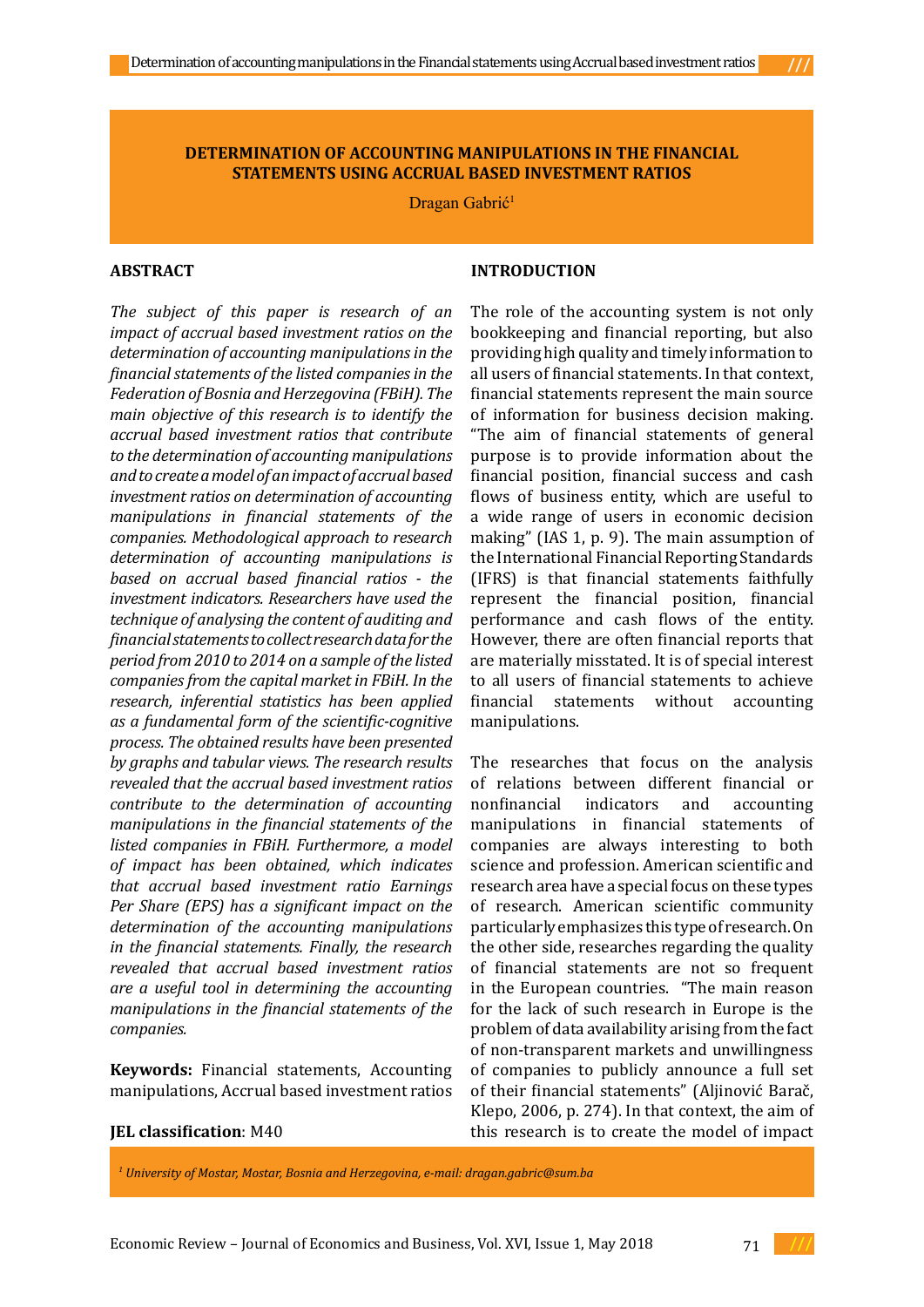of accrual based investment ratios on the determination of accounting manipulations in financial statements of companies. Additionally, the aim is also to identify the accrual based investment ratios that contribute to the determination of accounting manipulations in the financial statements. Therefore, the main assumption of this paper is that accrual based investment ratios have a contribution to the determination of accounting manipulations in financial statements of companies. Several researches suggested improving the existing determination models that relate different financial and non-financial indicators and quality of financial statements (Dechow et al., 2010; Bayley & Taylor, 2007; Prevoo, 2007).

## **2. THEORETICAL BACKGROUND OF THE RESEARCH**

## **2.1. Prior Literature Review**

The analysis of the accruals measures (Jones, 1991; Dechow & Dichev, 2002; Jones, 2007) as well as the research of selected and specially developed financial and nonfinancial indicators and their impact on the determination and prediction of material misstatement and accounting manipulations were in the focus of recent researches (Beneish, 1999; Dechow, 2010).

Kamarudina and Ismail (2014, pp. 226- 236) emphasized that prior studies measure earnings quality by using time-series properties of earnings including earnings persistence, predictability, timeliness and volatility; relating accruals to future cash flows, associating earnings with stock market metrics such as stock prices and returns, and assessing the level of discretionary accruals. The literature emphasizes that the quality of earnings is very important as the earnings figure is widely used in many contractual agreements and investing decisions.

Beneish wrote two very important papers in the area of financial statements quality in 1997 and 1999. In the first research, Beneish (1997, pp. 271-309) analysed the financial statements of 64 companies with material misstatements and found that Days Sales in Receivables

as an indicator of business activity, and the Gross Margin indicator are most important for the company's classification regarding material misstatements in financial statements. Additional research (Beneish, 1999, pp. 24-36) revealed that indicators of the average duration of Days Sales in Receivables, Gross Margin Index, Asset Quality Index, Sales General and Administration Index and Positive Accrual Dummy are key factors that have impact on the quality of financial statements.

Another significant model based on financial and nonfinancial indicators is the F-model that is the result of research for the year 2008 (Dechow et al., 2010). The research found that activity indicators: Receivables index and Inventory index have a significant impact on the determination of material misstatement in the financial statements.

Aljinović Barać, Vuko and Šodan (2017) examined the frequency and nature of accounting violations that resulted in modified audit opinions (MAOs); determinants of MAO decision; and underlying motives, targets and techniques of accounting manipulations. The results (2017, pp. 788-809) show that MAOs are expressed in 29% of audit reports of listed companies in Croatia. A majority of the qualifications refer to noncompliance with provisions of IAS39, IAS16, IAS1, IAS2 and IAS36. The survey results show that manipulations are principally oriented towards creditors, tax authorities and suppliers with the intention to hide bad performance, get better terms of crediting, and minimize fiscal and political costs.

The role of financial indicators in determining future business events is revealed and demonstrated in the previous period for the purpose of bankruptcy (Altman, 1968), as well as other business events such as business activity reduction or capital increase (Korcan et al., 2013). However, additional researches are also suggested in order to analyse the impact of financial indicators on the determination of accounting manipulations of financial statements (Korcan et al., 2013, pp. 1-75). Based on the presented data, the topic of this research is new, current and insufficiently explored, especially in the domestic and regional conditions.

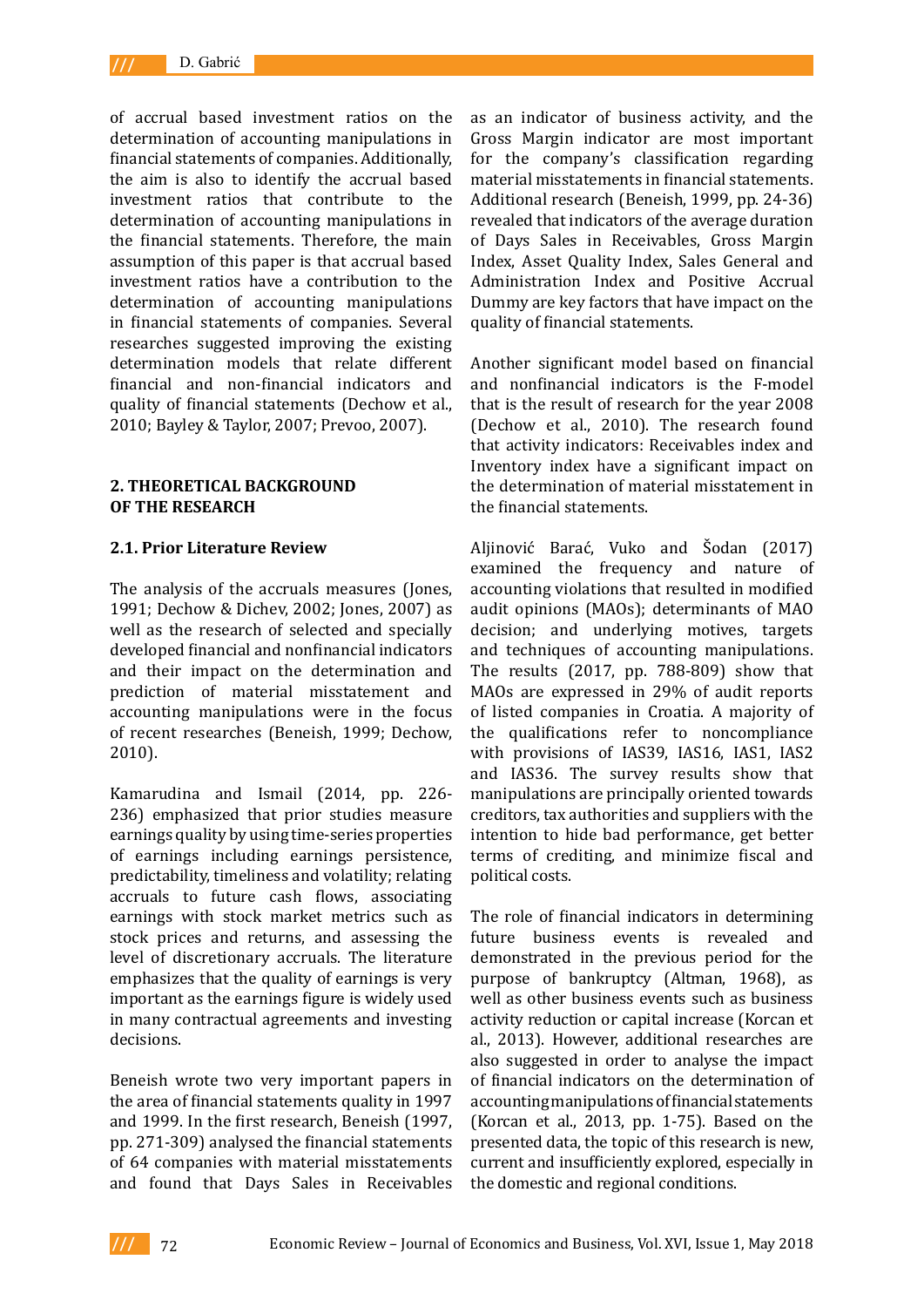# **2.2. Accounting Manipulations Conceptualization**

Within accounting and auditing theory, "Earnings Management" is a particular scientific and professional area that investigates different factors and their impact on the quality of financial statements. The term "Earnings Management" usually implies taking certain interventions in the accounting process to modify accounting amounts, e.g. to modify the risk perceived by the users of financial statements. (Stolowy & Breton, 2000). According to Healy and Wahlen (1999, p. 368), accounting manipulation as the result of earnings management "occurs when managers use estimates in financial reporting and in structuring financial statements to mislead the financial statement users." Thus, most of the approaches point out that earnings management represents a set of accounting techniques that management uses to modify disclosure and valuation of financial performance, financial position, and cash flows of the company. As the result of the undertaken activities, accounting manipulations occur in financial statements.

"In most cases, accounts manipulations are defined as opportunistically used discretion over accounting numbers with intention to mislead users of information" (Aljinović Barać & Klepo, 2006, p. 274). Schipper (1989, p. 2) defines accounting manipulations as "a purposeful intervention in the external financial reporting, with the intent of obtaining some private gain." Jameson (1988, p. 20) defines accounting manipulations as a process that operates within the letter of both law and accounting standards but it is quite clearly against the spirit of both. In general, accounting manipulations can be defined as the manipulations of accounting numbers that are not in accordance with the concept of "true and fair view."

Ronen and Yaari (2008) pointed out that accounting manipulation occurs because of a choice of accounting policies that have impact to the accounting amount. Furthermore, Aljinović Barać and Klepo (2006, p. 274) emphasized that the "contents of account manipulations implicate the ways accounting is used to alter the number reported in financial reports in

order to modify users' perception of company's performance. The numbers can be manipulated:

- by using "pure" accounting choices (misusing alternative accounting politics and estimates),
- by opportunistically classifying and disclosing items, or
- by structuring and timing real transactions in order to achieve reporting goals.

The first and the last case can be defined as interperiod accounting manipulations, while the second case are intra-period accounting manipulation." The range of accounting manipulations is mostly discussed within the context of legal and illegal actions. Gulin (2002, p. 34) emphasized that "although the label "manipulations" evokes negative connotations associated with illegal actions, not all manipulations are a priori illegal and negative. In most cases, manipulations are understood to be the legal end of a continuum while financial statement fraud is at the illegal."

According to IFRS, accounting manipulation includes financial statements that contain material misstatements. According to IAS 8 "the error is material if it can, individually or collectively, affect the economic decisions that users make on the basis of financial statements. The materiality depends on the combination of size and type of omitted or incorrectly presented items of financial statements." Accounting errors and the material ones arise from the recognition, measurement, presentation or disclosure of the elements of financial statements. The reasons for the occurrence of errors can arise from the lack of information, wrong assessment of a particular business event or financial effect of the transaction, lack of knowledge or intention to misstate.

# **2.3. Definition of Accrual Based Investment Ratios**

The basic generic classification of financial<br>analysis ratios implies accrual based ratios implies accrual financial statement ratios and the cash based financial statement ratios. There are different classifications of accrual based investment ratios. The accrual based investment ratios used in the specific research are presented in Table 2.1 with the appropriate description and the method of calculation.

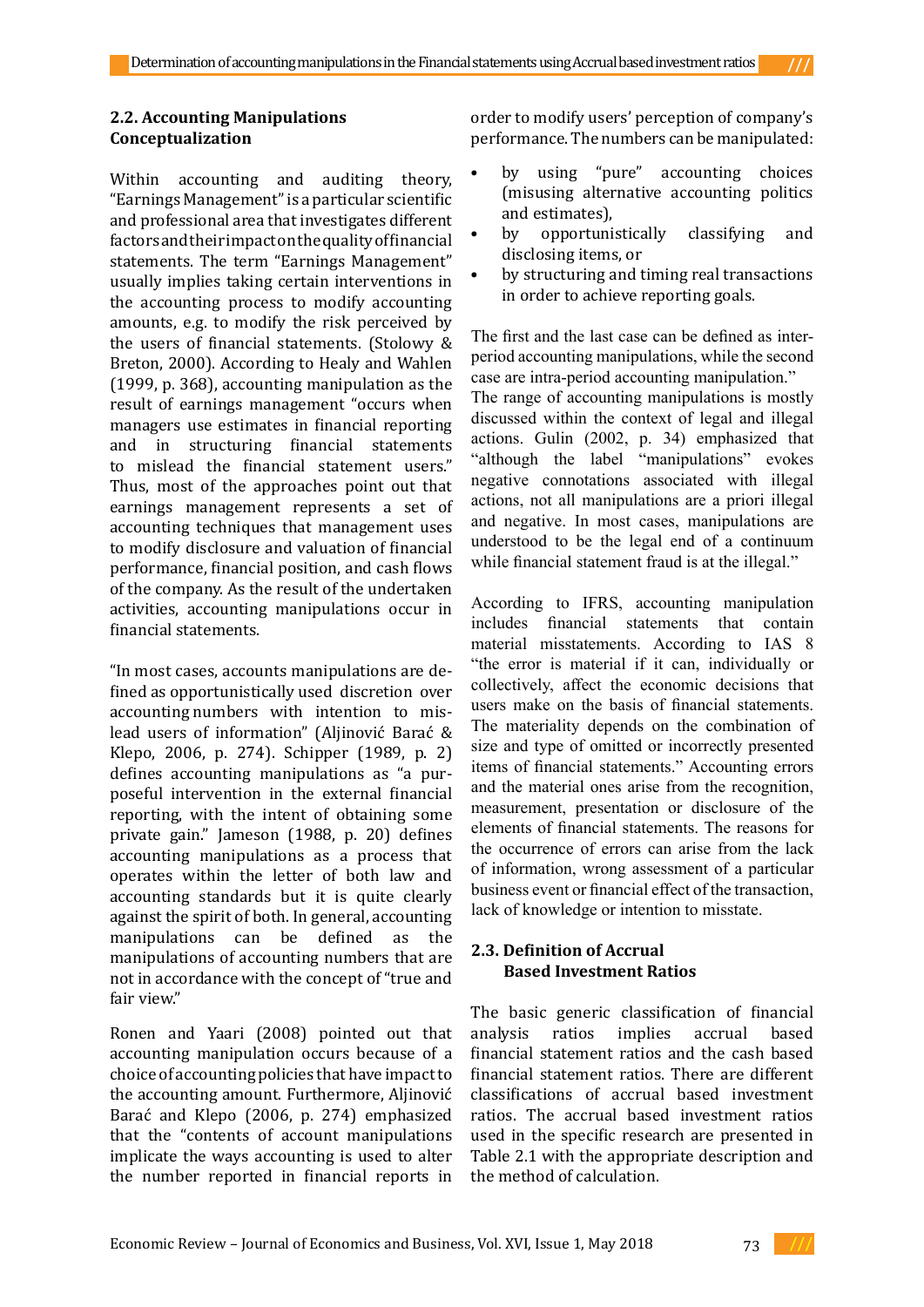Accrual based investment ratios are important instrument of financial analysis both for present and future potential investors on the capital market. The main features of accrual based investment ratios in relation to other accrualbased ratios are:

- Accrual based investment ratios are partly out of control and influence of the management,
- Calculation of accrual based investment ratios requires data from external sources, primarily the capital market.

Earnings per share and Dividend per share are indicators that imply the ratio of the net financial result available for dividing and the average number of ordinary shares. According to Žager et al. (2008, p. 254), the earnings per share (EPS) ratio is usually higher than the dividend per share (DPS), due to fact that all profits will not be paid to the shareholders as dividend. However, in some situations DPS may be higher than EPS, due to fact that dividend from the previous and current year is payed to the shareholders.

- According to White et al. (2003, p. 151), the main issues regarding EPS ratio are:
- Application of different accounting policies can significantly affect the amount of earnings and the value of EPS,
- Inconsistent definition of ordinary shares may significantly affect the number of shares and the value of EPS,
- Different financing and dividend policies distort the value of EPS indicator (e.g. company that pays lower preferential dividends may have the higher value of EPS in relation to the company that pays higher
- preferential dividends),<br>The concept of "earnings" The concept of "earnings" includes amortization and other non-cash transactions that should be excluded when calculating the value of the shareholders.

These disadvantages imply the use of cash flow per share as an alternative indicator.

Price to Earnings per share ratio (P/E) is one of the most important investment indicators that implies investors' willingness to pay for one unit of earnings per share of the company. It is calculated as the ratio of the Market price per share (P) (take the average price data for the observed share in the observed period if it is available) and EPS in the observed period.

The most significant accrual based investment indicators are those that point to the profitability of company's shares. We calculate these accrual base investment indicators as the ratio of EPS or DPS to the Market price of the company's shares (PPS). Therefore, Total Share profitability (E/P) and Dividend Share profitability (D/PPS) can be used in the analysis. These ratios are indicators of the profitability of the total capital expressed in this market value, rather than in a bookkeeping value (as is the case of calculation of accrual based profitability ratios).

| Ratio name                | Ratio Label       | Ratio description and the method of calculation                    |  |  |  |
|---------------------------|-------------------|--------------------------------------------------------------------|--|--|--|
| Earnings per share        | <b>EPS</b>        | Net financial result<br>Average number of shares                   |  |  |  |
| Dividend per share        | <b>DPS</b><br>$=$ | Dividend (for payment to shareholders)<br>Average number of shares |  |  |  |
| Price / Earnings Ratio    | P/E<br>$=$        | <b>Share Market Price</b><br>Earnings per share                    |  |  |  |
| Dividend ratio            | D/EPS             | Dividend per share<br>Earnings per share                           |  |  |  |
| Total Share profitability | E/P<br>$=$        | Earnings per share<br><b>Share Market Price</b>                    |  |  |  |
| Dividend profitability    | D/PPS<br>$=$      | Dividend per share<br><b>Share Market Price</b>                    |  |  |  |

Table 2.1. - The classification and the method of calculation of accrual based investment ratios

Source: Žager et al., 2008, pp. 243-296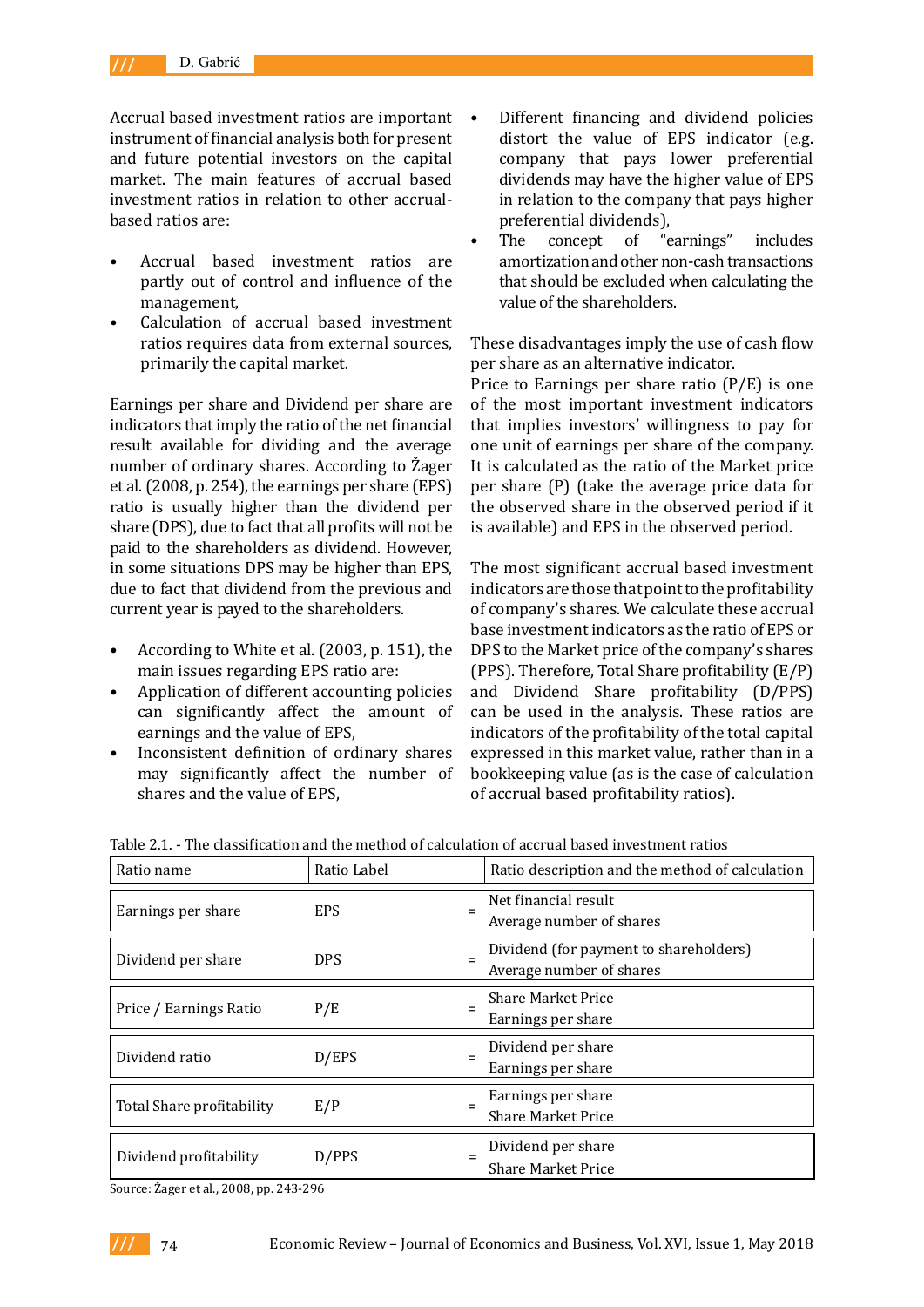Previous research has revealed the usefulness of different form of investment indicators in assessing the quality of financial statements. According to Omoye and Eraghbe (2014, pp. 206-215), investment indicators are related to fraud in financial statements. On the other hand, Dechow et al. (2010, pp. 1-68) have found that companies with material misstatements in financial statements have, among other things, higher value of the investment indicators.

#### **3. RESEARCH DESIGN**

#### **3.1. Research Model Design**

The methodological approach to the research of the quality of financial statements implies methods of researching and analysing material misstatements in financial statements. Therefore, it is possible to identify three basic methodological approaches to the researching of material misstatements in financial statements:

- 1. Accrual based researches of material misstatements;
- 2. Financial and nonfinancial indicator based researches of material misstatements; and
- 3. Alternative approaches to research of material misstatements.

In this research, the methodological approach is based on accrual based financial ratios, investment indicators in particular. The research model is presented in the form of a multiple linear regression equation (Jones, 1991, Beneish, 1997; Beneish, 1999; Dechow and Dichev, 2002).

$$
MM_{i,t} = \beta_{0i,t} + \beta_1 EPS_{i,t} + \beta_2 DPS_{i,t} + \beta_3 P/E_{i,t} + \beta_4 D/EPS_{i,t} + \beta_5 E/P_{i,t} + \beta_6 D/PPS_{i,t} + \epsilon_{i,t}
$$
 (1)

Where the items are defined as follows

| <b>MM</b>                                          | Accounting manipulations in<br>financial statements                   |
|----------------------------------------------------|-----------------------------------------------------------------------|
| $\beta_{0}$<br>$\beta_{1,\ldots,n}$<br>$\beta_{n}$ | Parameters (coefficients) with<br>independent variables               |
| <b>EPS</b>                                         | Earnings per share                                                    |
| <b>DPS</b>                                         | Dividend per share                                                    |
| P/E                                                | - Price / Earnings Ratio                                              |
| D/<br><b>EPS</b>                                   | - Dividend ratio                                                      |
| E/P                                                | Total Share profitability                                             |
| D/<br><b>PPS</b>                                   | Dividend profitability                                                |
| $\epsilon_{i,t}$<br>i,t                            | A statistical (random) error<br>For a company $i$ , in the period $t$ |

The research model is based on financial indicators (ratios) as the key factors for determination of accounting manipulations in the financial statements. Financial indicators represent the ratios of certain financial statements positions. Several key differences can be identified between accrual based models and financial ratios based models for determinations of accounting manipulations (Jones, 1991, Dechow and Dichev, 2002). Accrual based models observe changes in certain accounting categories (income, receivables, property, plant and equipment) and the impact on the quality of financial statements. On the other hand, financial rations and non-financial information are used in financial ratios based models for determination of accounting manipulation in the financial statements. Furthermore, financial ratios based models also use external financial information (primarily from the capital market), as well as nonfinancial information such as the structure of ownership, frequency of changes in external auditors, number of board members, employee fluctuation rate and others. Financial ratios based models are developed after accrual based models and represent a response to the disadvantages of accrual based models.

One of the main objectives of this research is to create the model of impact of accrual based investment ratios on the determination of accounting manipulations in financial statements of companies. The conceptual model of research implies the assumption that the accrual based investment ratios are in the function of determination of accounting manipulations in financial statements of companies.

Economic Review – Journal of Economics and Business, Vol. XVI, Issue 1, May 2018 **///**

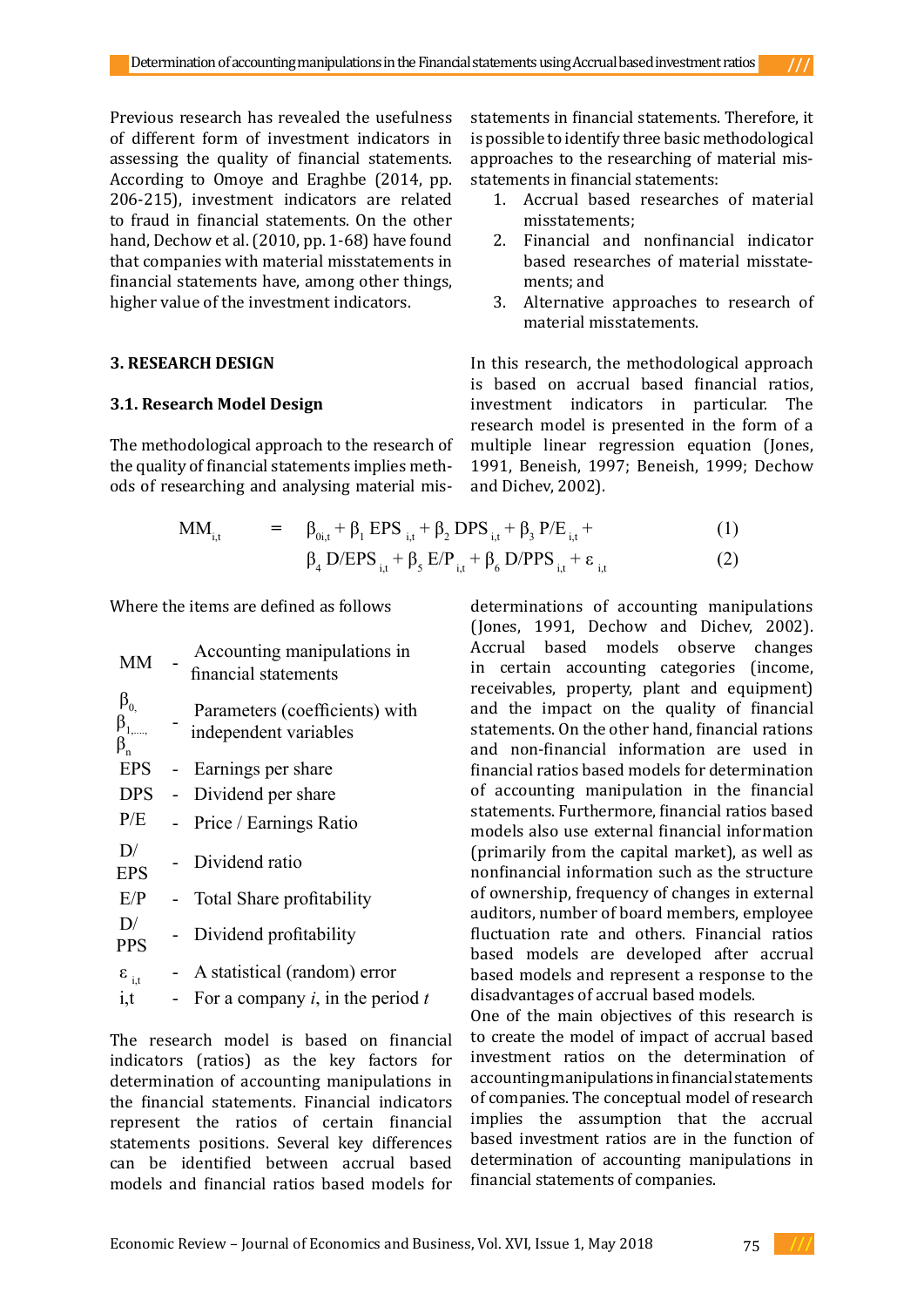#### **3.2. Sample Design**

For the purposes of the empirical research, a sample with the treatment and control group of companies is designed. The companies with detected accounting manipulations in the financial statements are included in the treatment sample group, while all other companies without detected accounting manipulations in the financial statements are included in the sample control group. Audited annual financial statements of companies whose equity securities (shares) are listed on the organized capital market in the Federation of Bosnia and Herzegovina (Sarajevo Stock Exchange - SASE) are included in treatment and control sample group (see Table 3.1).

In the first step, the sample included the total population of 208 companies whose shares are in the quotes of the company (one issuer), the primary free market (29 companies) and the secondary free market (179 companies) of the SASE. In the second step, the sample excluded all inactive companies (whose shares are not active, etc.) as well as financial institutions due to the institutional differences.

Finally, it can be noted that 117 companies or 66.86% of the total number of companies included in the treatment and control sample is an indicator at an appropriate level. Because the audited annual financial statements were collected for one or more years, the final sample includes 257 audited annual financial statements (treatment and control group), or 29.37 % of the total population, which is an appropriate and acceptable indicator especially in the field of social researches. Due to the time pattern of the sample for the purpose of this research, the sample includes the companies listed on the organized equity market of the SASE, in a five-year period from 2010 to 2014.

#### **3.3. Data Collection Design**

The methodology design implies the selection of appropriate instruments for collecting, systematizing, classifying and processing statistical data. The technique of analysing the content of auditing and financial statements is used to collect the research data for the period from 2010 to 2014 on a sample of companies whose securities are quoted on the capital market in the Federation of Bosnia and Herzegovina. In the next step, the data were classified and ranked where needed. This research considers accounting manipulations as a dichotomous variable with two possible rank states: the financial statements without detected accounting manipulations (rank 0) and the financial statements with detected accounting manipulations (rank 1). Furthermore, the data were entered into a database where variable classification and the calculation of the required financial analysis ratios were performed. The data from the audit statements were related to the relevant data from the annual financial statements. Finally, the data were reviewed and prepared for entry into the statistical analysis and testing program (SPSS - Statistical Package for Social Sciences). In this research, the statistical methods that include the application of inferential statistics were applied as the fundamental form of the scientific-cognitive process. The obtained results were presented by tabular views. Specifically, differential tests were applied, including the parametric T-test

| Table 3.1. - Designing a research sample |  |
|------------------------------------------|--|
|------------------------------------------|--|

| <b>Description</b>                                                     |     |  |  |  |
|------------------------------------------------------------------------|-----|--|--|--|
| Companies on the quotation, free primary and secondary market of SASE  | 208 |  |  |  |
| Inactive companies whose shares are not traded (suspension and others) |     |  |  |  |
| Financial entities and institutions                                    |     |  |  |  |
| <b>TOTAL</b> number of population companies                            |     |  |  |  |
| Not available dana form financial statements of companies              |     |  |  |  |
| Total number of companies included in sample                           |     |  |  |  |
| Total number of financial statement included in sample                 |     |  |  |  |
| Cource quthor's croation                                               |     |  |  |  |

Source: author's creation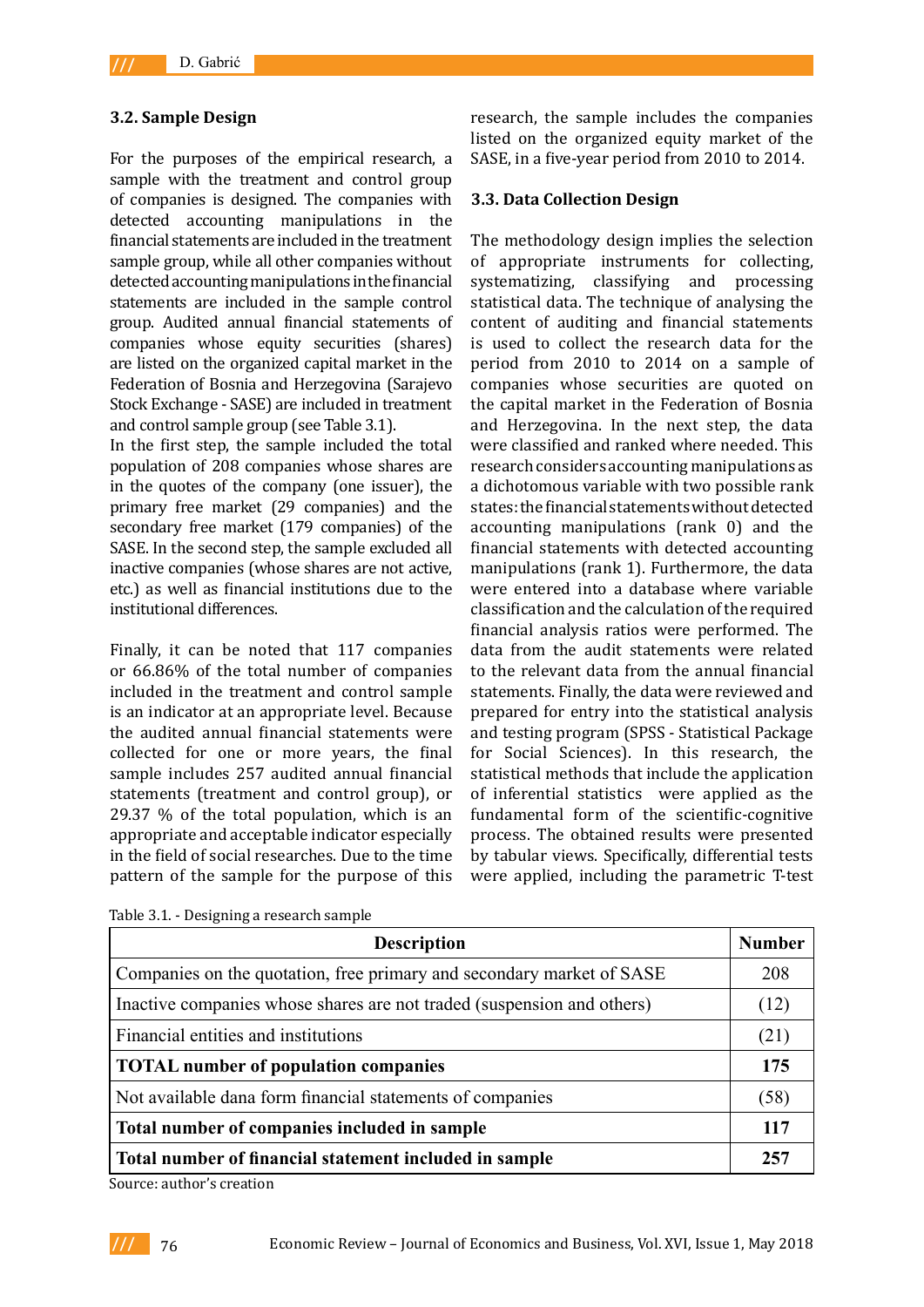and nonparametric Man-U-Whitney test, as well as binary logistic regression in order to identify activity indicators that have a significant impact on the determination of material misstatement in financial statements.

## **4. DISCUSSION OF RESEARCH RESULTS**

Accrual based investment ratios represent a useful source of information for present and future investors when deciding whether and when to invest in a particular company on the capital market. This paper includes the analysis of the following indicators: EPS, DPS, P/E, D/EPS, E/P, and D/PPS. The results of the analysis (see Table 3) point out those companies without accounting manipulations in the financial statements have better average values for most of the accrual based investment ratios compared to companies with detected accounting manipulations in financial statements.

Regarding the analysis of investment ratios, the results presented in Table 4.1 indicate that companies without detected accounting manipulations in financial statements have a positive value of EPS that is on average 0.92 BAM per share. On the other hand, companies with detected accounting manipulations have negative EPS due to their negative business performance. Furthermore, companies without detected accounting manipulations have paid dividends at the average level of 0.12 BAM per share. Companies with detected accounting manipulations in the financial statements have paid 0.06 BAM dividend share, which is 50% less comparing to companies without detected accounting manipulations. It is interesting to observe P/E, which is at a better level for companies with detected accounting manipulations in financial statements (5.02) compared to companies without detected<br>accounting manipulations in financial manipulations statements (4.14). Either this can be a result of the weaker average performance or possible market value overestimates of companies with detected accounting manipulations.

Regarding the tests of differences in the accrual based investment ratios between the two

| Accounting<br>Manipulations                     |              | <b>EPS</b>  | <b>DPS</b> | P/E        | D/EPS     | E/P         | D/PPS     |
|-------------------------------------------------|--------------|-------------|------------|------------|-----------|-------------|-----------|
|                                                 | N            | 133         | 136        | 127        | 136       | 101         | 101       |
|                                                 | Mean         | 0.922196    | 0.122434   | 4.147488   | 0.056901  | 0.209657    | 0.043478  |
|                                                 | Median       | 0.262100    | 0.000000   | 0.000000   | 0.000000  | 0.043500    | 0.000000  |
| Without detected<br>manipulations<br>accounting | St.deviation | 3.6589558   | 0.6660043  | 12.9463441 | 0.3617139 | 0.8917963   | 0.1820659 |
|                                                 | % of total N | 61.0%       | 60.7%      | 68.3%      | 62.1%     | 58.0%       | 57.7%     |
| accounting<br>manipulations<br>With detected    | N            | 85          | 88         | 59         | 83        | 73          | 74        |
|                                                 | Mean         | $-0.277107$ | 0.059013   | 5.022722   | 0.035452  | $-0.110115$ | 0.002405  |
|                                                 | Median       | 0.014500    | 0.000000   | 0.000000   | 0.000000  | 0.003000    | 0.000000  |
|                                                 | St.deviation | 2.7873084   | 0.2877260  | 16.6361410 | 0.1905717 | 1.1235070   | 0.0082591 |
|                                                 | % of total N | 39.0%       | 39.3%      | 31.7%      | 37.9%     | 42.0%       | 42.3%     |
|                                                 | N            | 218         | 224        | 186        | 219       | 174         | 175       |
|                                                 | Mean         | 0.454578    | 0.097518   | 4.425116   | 0.048772  | 0.075500    | 0.026110  |
|                                                 | Median       | 0.045050    | 0.000000   | 0.000000   | 0.000000  | 0.010550    | 0.000000  |
|                                                 | St.deviation | 3.3904191   | 0.5493500  | 14.1806100 | 0.3078837 | 1.0050343   | 0.1396182 |
| Total                                           | % of total N | 100.0%      | 100.0%     | 100.0%     | 100.0%    | 100.0%      | 100.0%    |

Table 4.1. - Accrual based investment ratio analysis in relation to accounting manipulations

Source: Research results (N=257), SPSS v. 20

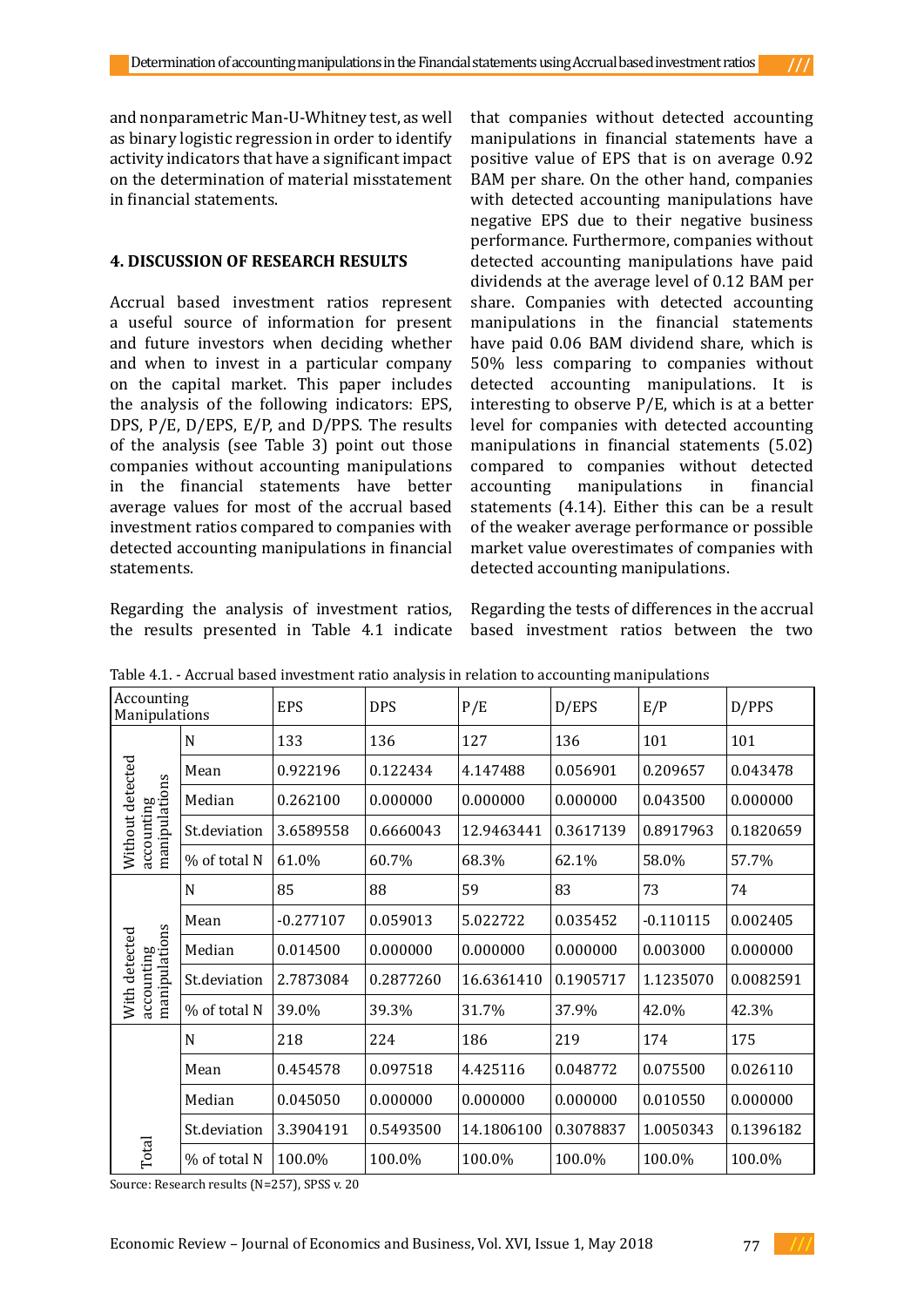observed groups of companies, the results of the conducted Mann-Whitney U test (see Table 4.2) reveal that there is a statistically significant difference in the EPS ( $p = 0.007$ ) and E/P ( $p =$ 0.002) at a 5% significance level. A statistically

significant difference in other accrual-based investment ratios was not determined between the observed groups of companies using the Mann-Whitney U test.

| No. | Accrual based investment indicator | Label      | Mann-Whitney test |  |
|-----|------------------------------------|------------|-------------------|--|
|     |                                    |            | Sig.              |  |
| 1.  | Earnings per share                 | <b>EPS</b> | $0.007*$          |  |
| 2.  | Dividend per share                 | <b>DPS</b> | 0.624             |  |
| 3.  | Price / Earnings Ratio             | P/E        | 0.326             |  |
| 4.  | Dividend ratio                     | D/EPS      | 0.113             |  |
| 5.  | Total Share profitability          | E/P        | $0.002*$          |  |
| 6.  | Dividend profitability             | D/PPS      | 0.241             |  |

Table 4.2. - Results of the difference testing using the Mann-Whitney U test

 $*p<0.01$ ,  $*p<0.05$ 

Source: Research results (N=257), SPSS v. 20

| Levene's Test<br>for Equality of<br>Variances |                                |        |       | T-test for Equality of Means |                    |                    |                          |                                                 |                                    |           |  |
|-----------------------------------------------|--------------------------------|--------|-------|------------------------------|--------------------|--------------------|--------------------------|-------------------------------------------------|------------------------------------|-----------|--|
| F                                             |                                | Sig.   | t     | df                           | Sig.<br>(2-tailed) | Difference<br>Mean | Std. Error<br>Difference | 95% Confidence<br>Interval of the<br>Difference |                                    |           |  |
|                                               |                                |        |       |                              |                    |                    |                          | Lower                                           | Upper                              |           |  |
| EPS                                           | Equal variances<br>assumed     | 4.848  | 0.029 | 2.580                        | 216                | 0.011              | 1.1993033                | 0.4647903                                       | 0.2831981                          | 2.1154085 |  |
|                                               | Equal variances<br>not assumed |        |       | 2.737                        | 209.332            | 0.007              | 1.1993033                | 0.4382492                                       | 0.3353558                          | 2.0632508 |  |
| <b>SdG</b>                                    | Equal variances<br>assumed     | 6.717  | 0.010 | 0.843                        | 222                | 0.400              | 0.0634213                |                                                 | $0.0752045$ -0.0847847             | 0.2116274 |  |
|                                               | Equal variances<br>not assumed |        |       | 0.978                        | 198.486            | 0.329              | 0.0634213                | 0.0648247                                       | $-0.0644121$                       | 0.1912548 |  |
| P/E                                           | Equal variances<br>assumed     | 5.469  | 0.020 | $-0.391$                     | 184                | 0.696              |                          | -0.8752338 2.2393412                            | $-5.2933209$                       | 3.5428532 |  |
|                                               | Equal variances<br>not assumed |        |       | $-0.357$                     | 91.879             | 0.722              |                          |                                                 | $-0.8752338$ 2.4516554 - 5.7445185 | 3.9940508 |  |
| D/EPS                                         | Equal variances<br>assumed     | 4.626  | 0.033 | 0.499                        | 217                | 0.618              | 0.0214489                | 0.0429585                                       | $-0.0632204$                       | 0.1061183 |  |
|                                               | Equal variances<br>not assumed |        |       | 0.573                        | 213.140            | 0.567              | 0.0214489                | 0.0374112                                       | $\left  -0.0522944 \right $        | 0.0951922 |  |
| E/P                                           | Equal variances<br>assumed     | 0.347  | 0.557 | 2.091                        | 172                | 0.038              | 0.3197725                | 0.1529115                                       | 0.0179478                          | 0.6215972 |  |
|                                               | Equal variances<br>not assumed |        |       | 2.016                        | 132.694            | 0.046              | 0.3197725                | 0.1586367                                       | 0.0059886                          | 0.6335564 |  |
| D/PPS                                         | Equal variances<br>assumed     | 14.823 | 0.000 | 1.938                        | 173                | 0.054              | 0.0410728                | 0.0211970                                       | $-0.0007652$                       | 0.0829108 |  |
|                                               | Equal variances<br>not assumed |        |       | 2.264                        | 100.561            | 0.026              | 0.0410728                | 0.0181417                                       | 0.0050827                          | 0.0770629 |  |

Table 4.3. - Results of the difference testing using the Independent Samples T-Test

Source: Research results (N=257), SPSS v. 20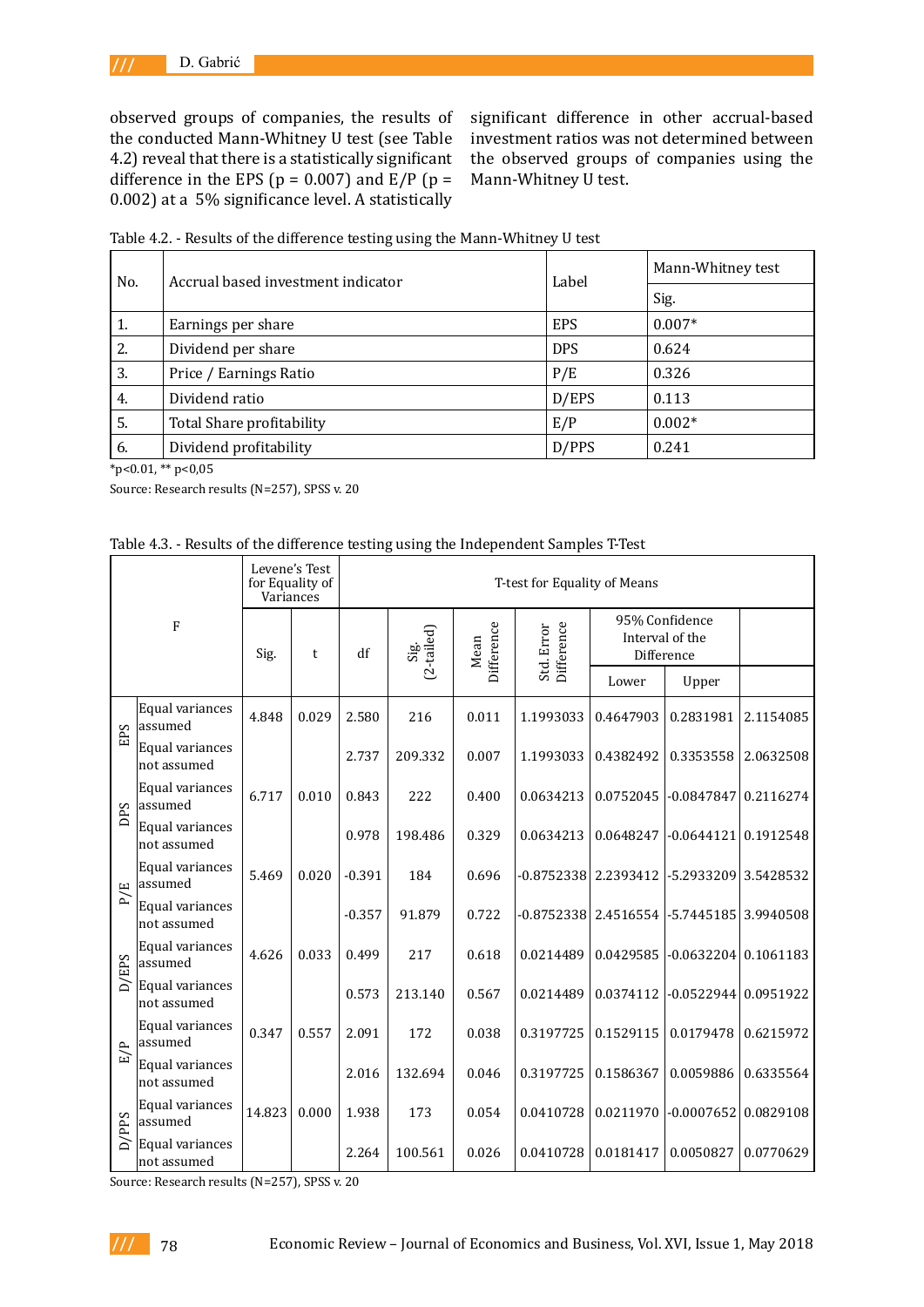Determination of accounting manipulations in the Financial statements using Accrual based investment ratios **///**<br>On the other hand, the results of the The results of the statistical analysis indicate conducted T-test, presented in Table 4.3, confirm the previously presented results of the nonparametric test of difference. There is a statistically significant difference in the EPS (df=216; p=0.011) and (E/P (df=172; p=0.038) between the companies with detected accounting manipulations and the companies without detected accounting manipulations in financial statements at 5% significance level.

However, the T-test has identified additional accrual based investment ratio that significantly differs between the two observed groups of companies at a significance level of 5%. That indicator is D/PPS (df = 173;  $p = 0.053$ ). The T-test has not revealed any statistically significant differences in other accrual based investment ratio between the two observed groups of companies.

Due to the development of the model of the impact of accrual based investment ratio to the determination of accounting manipulations in financial statements of companies, binary logistic regression was conducted. The additional reason to apply binary logistic regression is the fact that the data in the research sample do not follow normal distribution. The test results (see Table 4.4) show that EPS as the accrual based investment ratio contributes to the determination of accounting manipulations in financial statements of companies, at a statistically significant level of 5%.

The obtained model of impact of accrual based investment ratio on the determination of accounting manipulations is statistically relevant (Chi-square =  $3.638$ ; df =  $1$ ; p =  $0.05$ ). The obtained model points out accrual based investment ratio that could serve as useful tool in determination of accounting manipulations, since there is a relation between the value of the EPS indicator and the occurrence of accounting manipulations in the financial statements. The results of the statistical analysis indicate the basic characteristics of the obtained model. Hosmer and Lemeshow tests indicate how well the model is fit to data, and the statistical significance value of the test should be higher than 0.05 (p>0.05). In this case, the statistical significance value of the Hosmer and Lemeshow test is higher than 0.05 (p=0.107) which indicates that the model is well adjusted to the data.

The Beta coefficient value of the predictor shows the direction and intensity of impact on the determination of accounting manipulations in financial statements. The Beta coefficient results show that the indicator EPS has an impact (B=-0.087) on the determination of accounting manipulations in financial statements at a statistically significant level (p=0.066). Furthermore, the higher value of EPS contributes to the lower value of the model that indicates lower probability of accounting manipulations in financial statements. On the other hand, the lower value of the EPS contributes to the higher value of the model or to the higher probability of accounting manipulations in financial statements. Furthermore, the probability factor Exp (B) of EPS (0.917) implies that if EPS ratio increases by 1.00, the probability of occurrence of accounting manipulations in financial statements decreases by 8.30%. This additionally implies the relation of this predictor (EPS) with the dependent variable and its ability to determine accounting manipulations in financial statements.

## **5. CONCLUSIONS**

This paper examines the impact of the accrual based investment ratios on the determination of accounting manipulations in financial statements of companies. Financial statements are a useful and important source of information for making different decisions. The results of the conducted research indicate that the

Table 4.4. - Results of applied logistic regression

|                  |            | B        | S.E.  | Wald   | df | Sig.  | Exp(B) |
|------------------|------------|----------|-------|--------|----|-------|--------|
| Step $6^{\circ}$ | <b>EPS</b> | $-0.087$ | 0.047 | 3.388  |    | 0.066 | 0.917  |
|                  | Constant   | $-0.636$ | 0.195 | 10.627 |    | 0.001 | 0.529  |

a. Variable(s) entered on step 1: EPS, DPS, PE, DEPS, EP, DPPS. Source: Research results (N=257), SPSS v. 20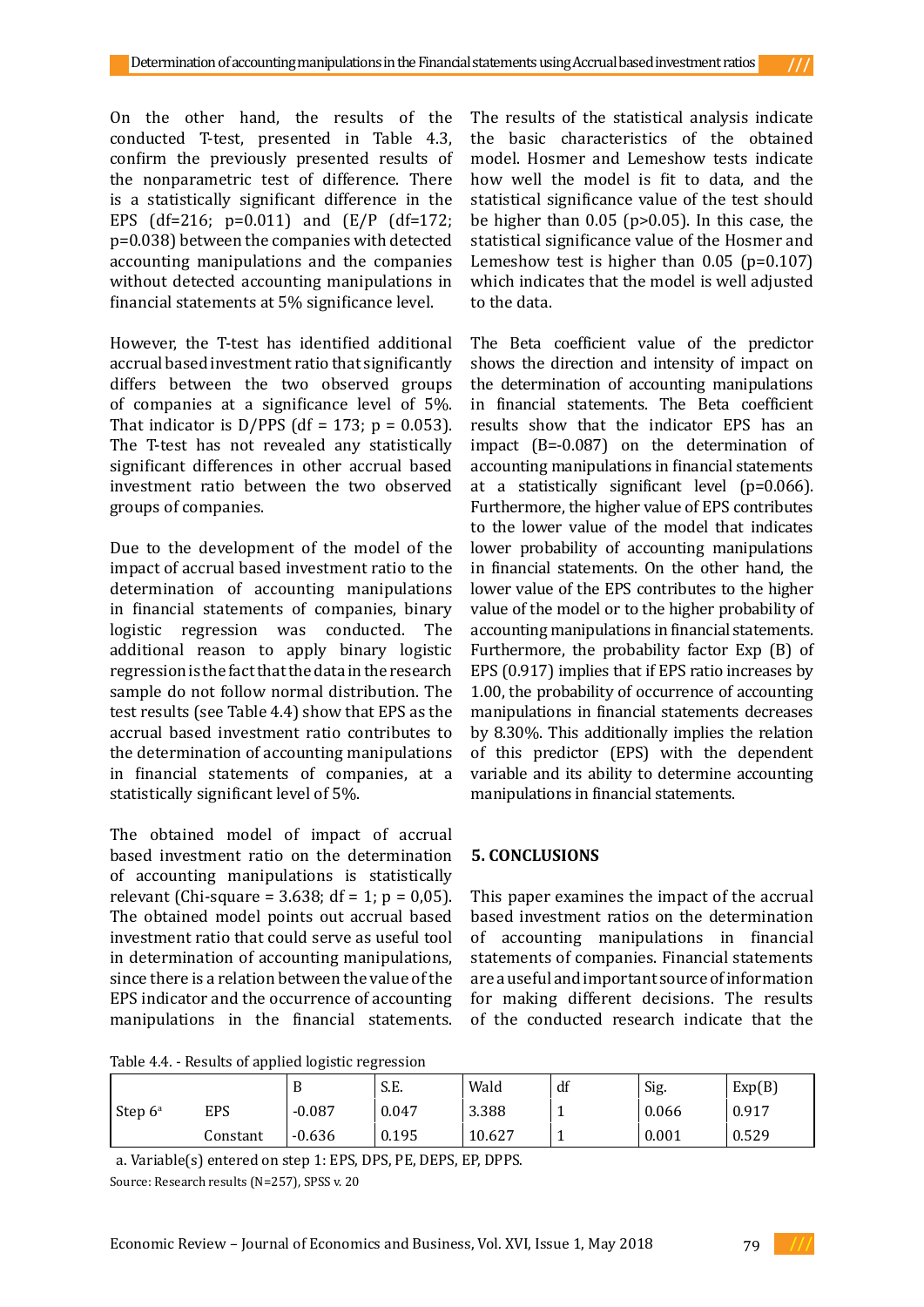accrual based investment ratios, as the result of the analysis of the financial statements, have a contribution to the determination of accounting manipulations in financial statements of the companies. There is a significant difference (p<0.05) in the accrual based investment ratios: EPS and E/P between companies with accounting manipulations in financial statements and companies without accounting manipulations in financial statements. In addition, a statistically significant difference between the observed two groups of companies was revealed in D/PPS. Furthermore, a model of impact was obtained, which indicates that accrual based investment ratio EPS contributes to the determination of accounting manipulations in financial statements. In the end, the research revealed that accrual based investment ratios are a useful tool in determination of accounting manipulations in financial statements of companies. The forthcoming researches should take into consideration the analysis of the impact of accrual based investment ratios on the determination of accounting manipulations in financial statements of different types of business activities. In addition, it would be interesting to research the impact of cash based investment ratios on the determination of accounting manipulations in financial statements of companies.

## **REFERENCES**

- 1. Aljinović Barać, *Ž.;* Klepo, T. (2006). Features of accounts manipulations in Croatia. Proceedings of the Faculty of Economics in Rijeka. Journal of Economic Theory and Practice 24 (2), Faculty of Economics in Rijeka, Rijeka: pp. 273‐290.
- 2. Aljinović Barać, *Ž.;* Vuko, T.; *Šodan*, S. (2017). "What can auditors tell us about accounting manipulations?", Managerial Auditing Journal, Vol. 32 Issue: 8, pp. 788-809, Available at https://doi.org/10.1108/ MAJ-03-2017-1534
- 3. Bayley, L.: Taylor, S. (2007). Identifying earnings overstatements: A practical test. Working paper. ABN Amro Sydney and University of New South Wales
- 4. Beneish, M.D. (1997). Detecting GAAP Violation: Implications for Assessing Earnings Management among Firms with Extreme Financial Performance. Journal of Accounting

and Public Policy 16, pp. 271-309.

- 5. Beneish, M.D. (1999). The Detection of Earnings Manipulation. Financial Analyst Journal, pp. 24- 36.
- 6. Cuzdriorean, D.D. (2013). Most recent findings in earnings management area: interesting insights from traditionally top 5 leading accounting journals. Annales Universitatis Apulensis Series Oeconomica, 15(2), pp. 402-416
- 7. Dechow, P. M., I. Dichev (2002). The quality of accruals and earnings: The role of accrual estimation errors. The Accounting Review 77 (Supplement), pp. 35-59.
- 8. Dechow, Patricia M., Ge, Weili Larson, Chad R. Sloan, Richard G. (2010). Predicting Material Accounting Misstatements. Contemporary Accounting Research, Forthcoming; AAA 2008 Financial Accounting and Reporting Section (FARS) Paper. (SSRN: http://ssrn.com/ abstract=997483, available 15/01/2017.)
- 9. Figlewicz, R.E, Zeller, T.L. (1991). An Analysis of Performance, Liqudity, Coverage and Capital Ratios from the Statement of Cash Flows. Akron Business and Economic Review, Spring 1991, Vol 22 No 1, pp. 64-81
- 10. Gulin, D. (2002). Manipulacije na financijskim tržištima i njihov utjecaj na financijske izvještaje. Računovodstvo, financije i revizija u suvremenim gospodarskim uvjetima, XXXVII. simpozij Pula, Zagreb: HZRiF.
- 11. Healy, P. M., Wahlen, J. M. (1999). A Review of the Earnings Management Literature and its Implications for Standard Setting. Accounting Horizons, 13 (4), pp. 365-383.
- 12. International Accounting Standards / International Financial Reporting Standards (IFRS / IAS). (2017). Mostar: Association of Accountants, Auditors and Financial Officials of the FBiH
- 13. International Standards on Auditing (ISA). (2012). Association of Accountants, Mostar: Auditors and Financial Officials of the Federation of Bosnia and Herzegovina. Available at http:// srr-fbih.org/pdf/2012/05/1\_MRevS.pdf, available on 10/02/2017
- 14. Jameson, M. (1988). A practical Guide to Creative Accounting. London: Kogan Page
- 15. Kamarudina, K., A.; Ismail, W., A., W. (2014). The